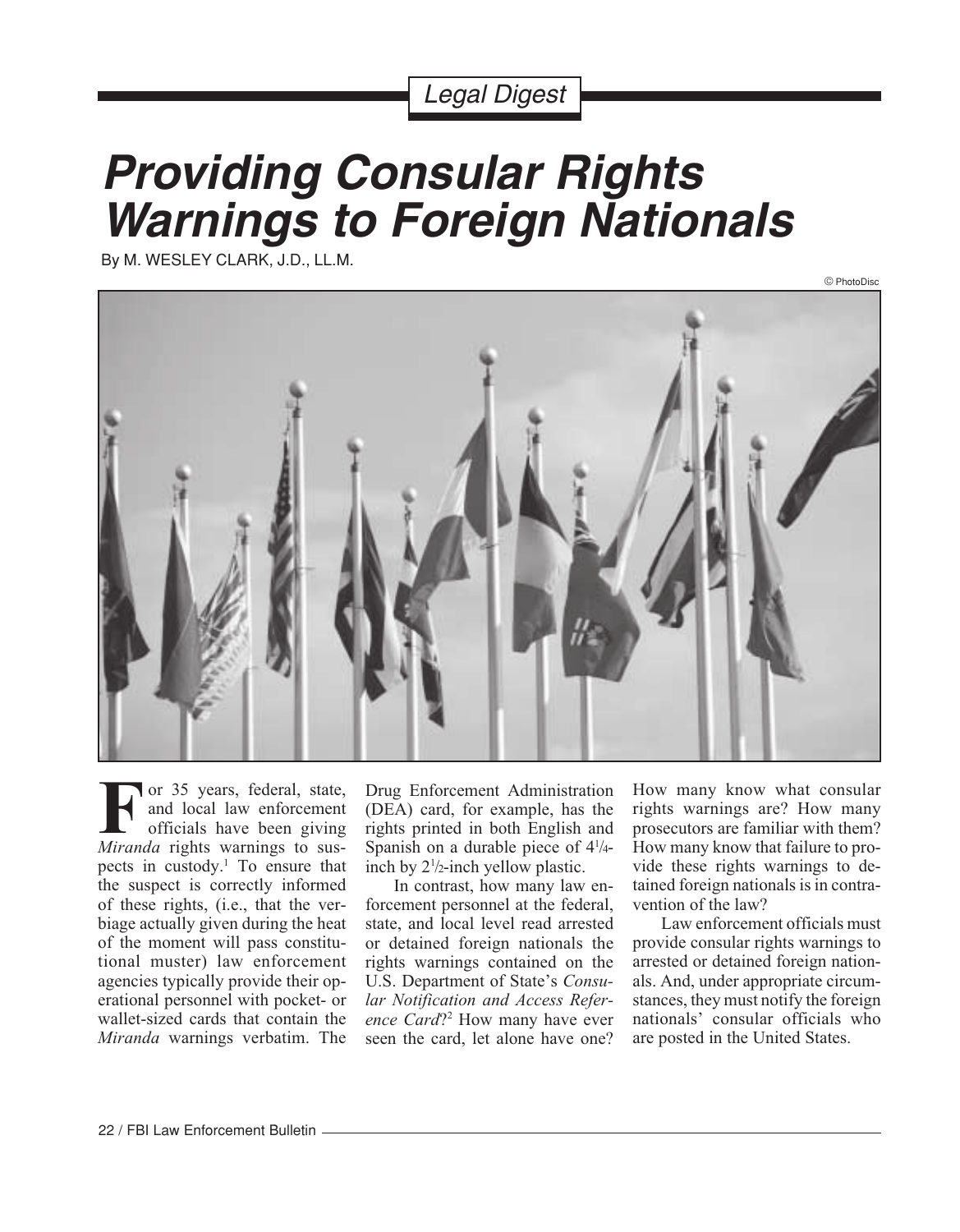#### **TREATY LAW, GUIDANCE, AND REGULATION AND POLICY**

#### **Treaty Law**

Most countries of the world, including the United States, are parties to or otherwise obligated by the *Vienna Convention on Consular Relations and Optional Protocol on* Disputes (VCCR).<sup>3</sup> Consistent with the Constitution, this multilateral treaty is the "supreme law of the land" within the United States.<sup>4</sup> Article 36(1)(b) of the VCCR, which applies equally to all federal, state, and local law enforcement officials, states—

> [I]f he so requests, the competent authorities of the receiving state shall, without delay, inform the consular post of the sending state if, within its consular district, a national of that state is arrested or committed to prison or to custody pending trial or is detained in any other manner.... The said authorities shall inform the person concerned without delay of his rights under this subparagraph.

In other words, an arresting or detaining official must notify the foreign national of the right to have the individual's *nearest* consular officials notified of the arrest or detention so that the appropriate foreign official may visit and assist. Article  $36(1)(c)$  of the VCCR provides that "consular officers shall have the right to visit a national of the sending state who is in prison, custody or detention, to converse and correspond with him and to arrange for his legal

representation."5 With the exception of the mandatory circumstances discussed below, officers must *not* notify the foreign national's consulate unless the individual requests them to do so. Foreign nationals may not want their country of nationality to know of their arrest or detention either because they may fare badly if they ever voluntarily or involuntarily return home or because any family members remaining in the country of nationality may be subjected to harsh treatment (especially if the arrested/detained nationals desire refugee or asylum status in the United States).

#### **Mandatory Versus Voluntary Notification**

The U.S. Department of State (State) suggests the following notice be read (this should be documented)<sup>6</sup> to those detained or arrested foreign nationals who have the right to decide (i.e.*,* those who are not from a "mandatory notification country") whether or not they want consular officials to be notified:

> As a non-U.S. citizen who is being arrested or detained, you are entitled to have us notify your country's consular representatives here in the United States. A consular official from your country may be able to help you obtain legal counsel, and may contact your family and visit you in detention, among other things. If you want us to notify your country's consular officials, you can request this notification now, or at any time in the future. After your consular officials are notified, they may call or visit you. Do you want us to notify your country's consular officials?7

In addition to the VCCR, the United States has entered into bilateral agreements with 56 countries that *require* consular notification

 $\epsilon$ 

**Law enforcement officials must provide consular rights warnings to arrested or detained foreign nationals....**



Mr. Clark is a senior attorney in the International Law Section, Office of Chief Counsel, DEA.

"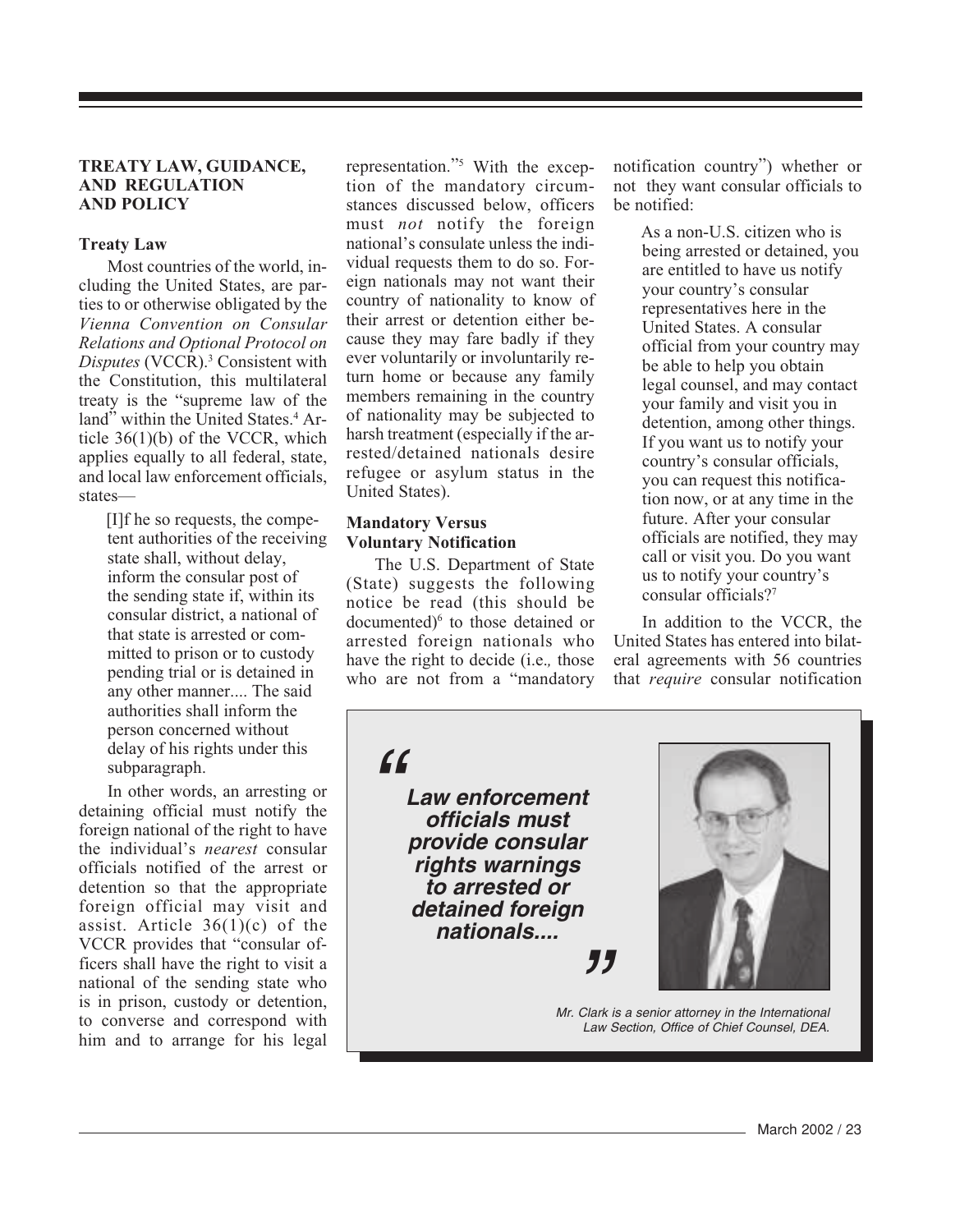despite even the individual's most emphatic desire to the contrary. These nations generally are referred to as "mandatory notification countries" and are listed in State's *Consular Notification and Access Reference Card*<sup>8</sup> and in State's *Consular Notification and Access* booklet.<sup>9</sup> The list and the explanatory notes (contained in the latter two references) should be studied carefully because some countries that one might not expect to be on the list, such as the United Kingdom  $(U.K.)$ ,<sup>10</sup> are and some nations that could be anticipated to be listed, such as Mexico, are not. Further, some of the listed countries no longer exist (the U.S.S.R.), but mandatory notification is nevertheless still necessary for some of the U.S.S.R. successor states (which are named) and for some areas (which also are named) formerly part of the U.S.S.R. Additionally, the explanatory notes contain other important details relating to China, Taiwan, and Hong Kong, and the notes in the booklet also list those U.K. dependencies requiring mandatory notification.<sup>11</sup> State recommends that the following rights warning be provided in mandatory notification circumstances:

 Because of your nationality, we are required to notify your country's consular representatives here in the United States that you have been arrested or detained. After your consular officials are notified, they may call or visit you. You are not required to accept their assistance, but they may be able to help you obtain legal counsel and may contact your family and visit you in detention,

among other things. We will be notifying your country's consular officials as soon as possible.12

#### **Definitions**

For the purposes of consular rights notification, some definitions may be different from traditional understandings under domestic U.S. law. A "foreign national," including a lawful permanent resident alien, is anyone who is not a U.S. citizen.13 Under some circumstances, determining nationality might be a challenge. Ask for the person's country of citizenship; if the detainees state they are U.S. citizens, law enforcement officials can rely upon that assertion unless the claim does not ring true giving officials reason to probe further. Proof of foreign nationality would include a passport or an alien registration document.14

**A 'foreign national,' including a lawful permanent resident alism**<br> **a** 'foreign national,'<br>
including a lawful<br>
permanent resident<br>
alien, is anyone who **is not a U.S. citizen.**

" "Without delay" refers both to how quickly foreign nationals are to be advised of their rights and how quickly the consular officials are to be notified. State emphatically recites that foreign nationals are to be provided consular rights warnings without "...deliberate delay and notification [to the individuals]

should occur as soon as reasonably possible under the circumstances."15 Notification to consular officials should follow thereafter and "...there should be no deliberate delay and...[it] should occur as soon as reasonably possible under the circumstances. State normally would expect notification to consular officials to have been made within 24 hours, and certainly within 72 hours."16 Law enforcement officials may telephone the consular official or choose to use State's suggested fax sheet.17 Notifying the consular official does not necessarily mean or include providing an explanation of the reason for the arrest or detention. The VCCR does not require that these details be given; additionally, foreign nationals may not want their country to know why they are being detained. "Thus we suggest that [the reasons for the detention] not be provided unless requested specifically by the consular officer, or if the detainee authorizes the disclosure.... If a consular official insists that he/she is entitled to information about an alien that the alien does not want disclosed, the Department of State can provide guidance."<sup>18</sup> The "suggested fax sheet," for example, does not list or contain any information category relating to reasons, such as charges or crimes, for the arrest or detention. The fax sheet is helpful if consular notification of necessity will occur after normal business hours or if it is presently improvident for the law enforcement officer to speak personally with a consular officer.

Notification must be made to a consular official and not to a foreign law enforcement counterpart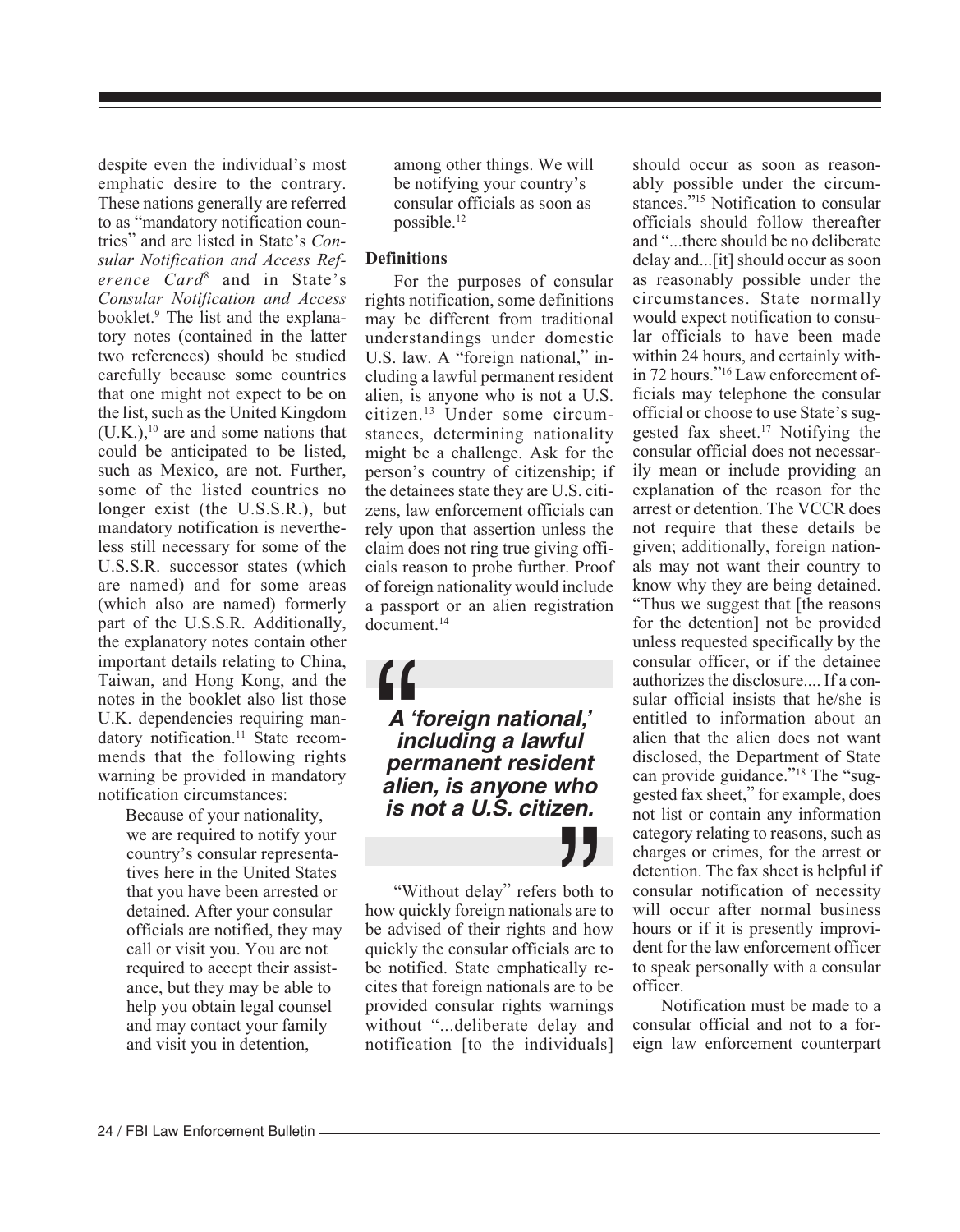or to any other foreign government official. A "consular officer"—

> is a citizen of a...country employed by a...government and authorized to provide assistance on behalf of that government to that government's citizens in a foreign country. Consular officials are generally assigned to the consular section of a foreign government's embassy in [the nation's capital] or to consular offices maintained by the...government in locations [outside the capital].<sup>19</sup>

The VCCR does not explain what "detention" means. State has adopted a "reasonable person" standard.

> ...State does not consider it necessary to follow consular notification procedures when an alien is detained only momentarily, *e.g.,* during a traffic stop. On the other hand, requiring a foreign national to accompany a law enforcement officer to a place of detention may trigger the consular notification requirements, particularly if the detention lasts for a number of hours or overnight. The longer a detention continues, the more likely it is that a reasonable person would conclude that the Article 36 obligation [of the VCCR] is triggered. $20$

#### **Regulation and Policy**

State asserts that the obligation to inform the foreign national's consular officials rests with the law enforcement "officers" (not a judge and not a prosecutor) who made the arrest or are responsible for the alien's detention.21 The U.S Department of Justice (DOJ), however, indicates that the U.S. attorney is to inform the foreign consular official in both a mandatory notification circumstance and in the case where notification is not mandatory, but the foreign national requests it.<sup>22</sup> Inasmuch as the law enforcement officer is in the best and most timely



command of the facts and given the VCCR's command that a foreign country consular official be notified "without delay," State's guidance appears to be more practical, although notification also provided by the U.S. attorney would not be objectionable. If officers forget to provide consular rights warnings to the foreign national, unless the individual's consular officer already knows of the arrest or detention and is providing assistance, State urges that "[c]onsular notification is 'better late than never.' "23

Common sense, circumspect (but courteous) restrictions can be placed upon the time and manner when a consular officer visits the detainee. "Law enforcement authorities may make reasonable regulations about the time, place, and manner of consular visits to detained foreign nationals. Those regulations cannot, however, be so restrictive that the purpose of the consular assistance is defeated."24

#### **THE IMPACT OF A FAILURE TO WARN**

#### **Suppression of Evidence, Dismissal of Indictment**

Compliance with the VCCR's consular rights notification requirement within the United States has been spotty at the federal, state, and local levels. One commentator noted that "[a]s of June 2000, eighty-seven foreign nationals from twenty-eight different countries were on death row.... While not all of these foreign nationals allege that they were deprived of their rights under the Vienna Convention, there is overwhelming evidence that the failure on the part of the United States to notify them of their rights is the rule rather than the exception."25 State courts appear to be quite satisfied following the lead of their federal brethren in not adopting an exclusionary rule.<sup>26</sup> " $[T]$ he overwhelming majority of American federal and state courts have held that a violation of Article 36 of the Vienna Convention does not get remedied by adopting an exclusionary rule requiring suppression of the evidence."<sup>27</sup> According to the Queens County, New York City Criminal Court, inasmuch as no other country that is a party to the VCCR has adopted such a remedy,28 it would be "unilaterally selflimiting" for any jurisdiction in the United States to do so.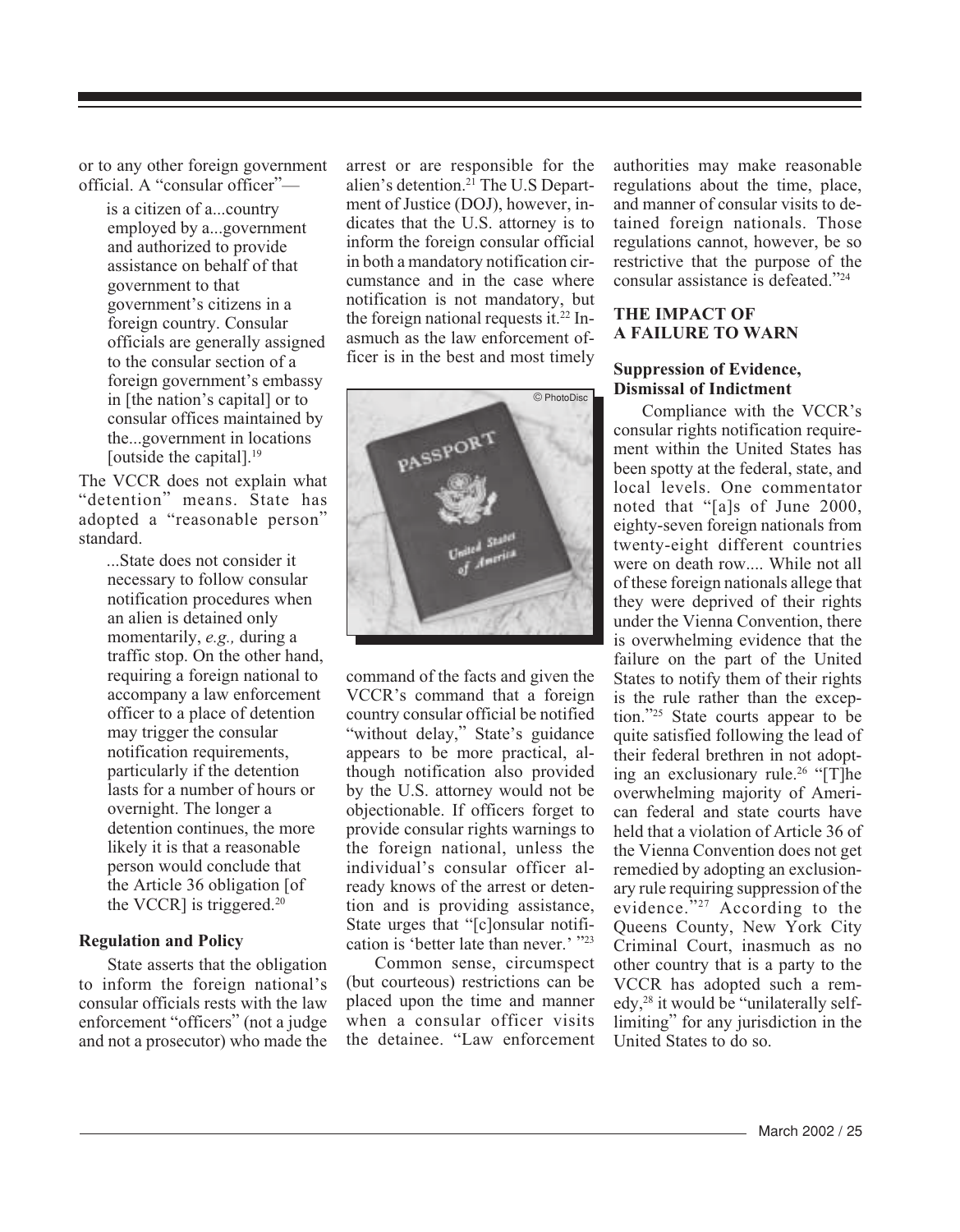The consequences associated with law enforcement failure to provide consular notification rights warnings is best illustrated by a Ninth Circuit three-judge panel opinion rendered in *United States v. Lombera-Camorlinga*. 29 Mexican national José Lombera-Camorlinga was arrested at the Calexico, California, port of entry on November 17, 1997, when U.S. Customs inspectors discovered approximately 39 kilograms of marijuana hidden in his vehicle. Lombera-Camorlinga made incriminating remarks after being advised of his *Miranda* rights, but the Customs officials never advised him of his Article 36 VCCR rights nor were Mexican consular officials notified. Based upon this treaty violation, he moved the district court to withhold his statement from evidence. Although the district court denied the motion, that decision was reversed by a Ninth Circuit three-judge panel, which held that a violation of the VCCR could be raised by the defendant and the statement successfully suppressed. (In part, the government had argued that, assuming there had been a violation of the VCCR, it was a matter that could only be surfaced by and between governments, not individuals.) Crucially, the panel also said:

 Upon a showing that the Vienna Convention was violated by a failure to inform the alien of his right to contact his consulate, the defendant in a criminal proceeding has the initial burden of producing evidence showing prejudice from the violation of the Convention. If the defendant

meets that burden, it is up to the government to rebut the showing of prejudice.<sup>30</sup>

A full panel of the Ninth Circuit later heard the case and disagreed with the three-judge panel. The full court upheld the district court.

**State normally would expect notification to consular officials to have been**<br>
State normally would<br>
expect notification to<br>
consular officials to<br>
have been made within **24 hours, and certainly within 72 hours.**

> **J J**<br>panc<br>pnsider<br>n of<br>late We voted to accept en banc review of the case to consider whether the suppression of evidence is an appropriate remedy for violation of the Vienna Convention. We now hold that it is not, for there is nothing in the language or operation of the treaty provision to suggest Article 36 was intended to create an exclusionary rule with protections similar to those announced by the United States three years later in *Miranda v. Arizona* [citations omitted].... We do not decide whether the treaty creates individual rights that are judicially enforceable in other ways.<sup>31</sup>

In the course of its opinion, the Ninth Circuit noted that State believed suppression was an "inappropriate remedy" and that State also had advised the court that "no other signatories to the Vienna Convention have permitted suppression under similar circumstances, and that two (Italy and Australia) have specifically rejected it."32 Other courts in the United States that have considered the issue also concluded that failure to provide consular rights warnings does not warrant suppression of any incriminating remarks made. Some courts have additionally ruled that dismissal is not an appropriate remedy.33 Also, unlike the situation presented in the *Miranda* context, questioning does not have to cease once the suspect has received an Article 36 rights warning.<sup>34</sup> "There is no exclusionary rule generally applicable to international law violations."35 Assuming that the defendant would be entitled to some form of relief in the face of an Article 36 violation, the majority of criminal courts that have spoken on the topic appear to require the demonstration of at least some prejudice.<sup>36</sup>

### **Civil Liability**

As noted earlier, some courts, such as the Ninth Circuit, have suggested that persons victimized by the lack of an adequate consular rights notification may not be entitled to the suppression of incriminating statements or the dismissal of an indictment, but that other unspecified relief might be available. This possibility of civil remedies should be troubling for both law enforcement agencies and for individual officers. The Ninth Circuit left the door open in *Lombera-Camorlinga*: "We do not decide whether a violation of Article 36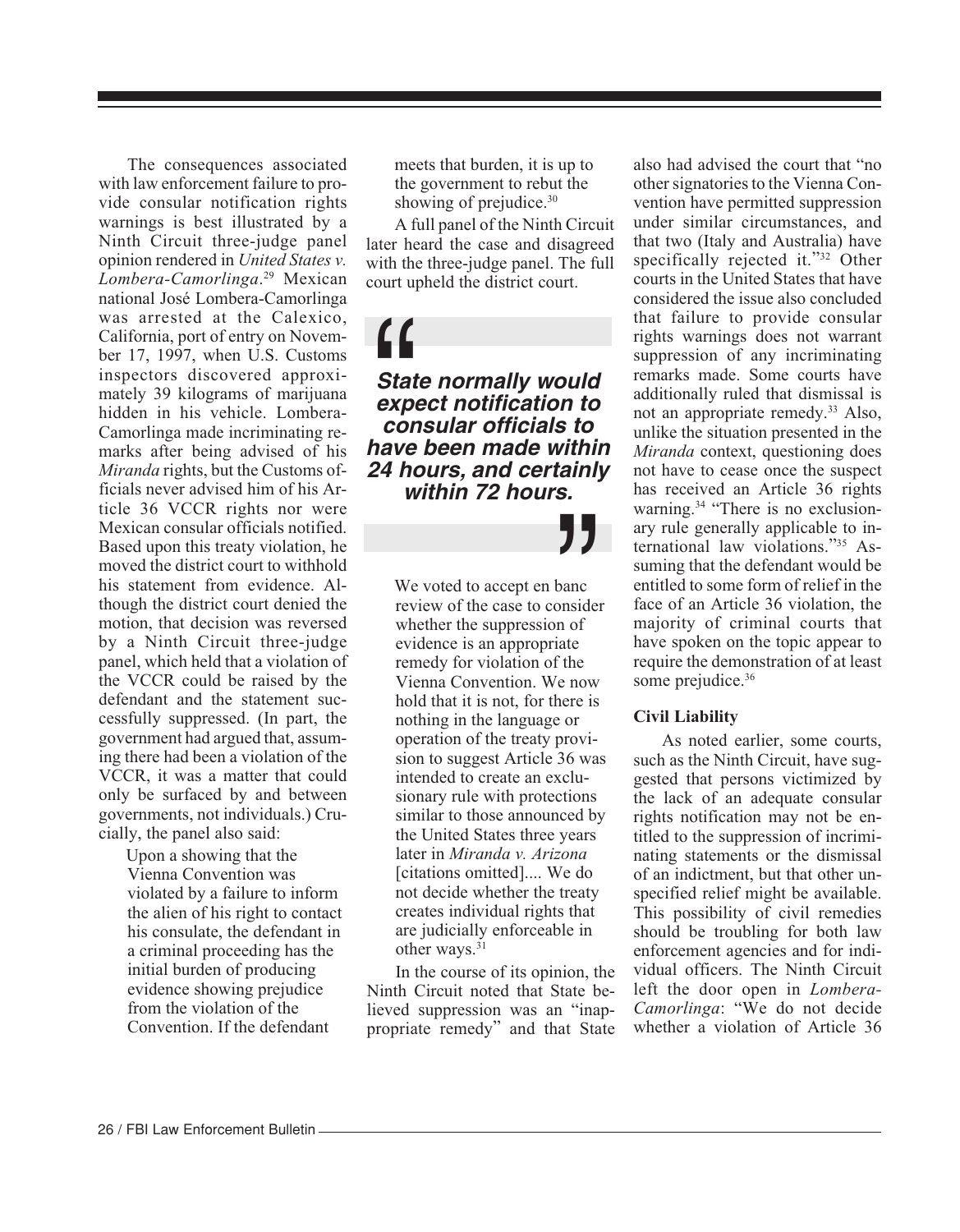may be redressable by more common judicial remedies such as damages or equitable relief."37

The unsettled state of the law in this area is further evidenced by recent district court decisions in the Second Circuit that have split on whether an "aggrieved" criminal defendant-turned-plaintiff is entitled to any remedy. In *Sorensen v. City of New York*, 38 a jury awarded one Danish plaintiff \$66,400 (which included \$60,000 in *punitive* damages) in a suit grounded upon 42 U.S. Code Section 1983.39 The complainant alleged that following her arrest, New York City police officers failed to provide her Article 36 VCCR rights advice. The city did not dispute the facts, but, instead, argued that the plaintiff lacked "standing" to sue, that the VCCR provided rights and remedies to countries and not to individuals. Even if she had standing, the city further contended, she had not been prejudiced by the lack of such a rights warning. After remarking that "...several Circuit Courts of Appeal...have uniformly held that the suppression of a criminal defendant's post-arrest statements is not an appropriate remedy for violation of Article 36 [,]"40 the district judge proceeded to grant New York's motion for judgment as a matter of law because the VCCR makes no provision for money damages.

In a case decided subsequently within the same New York federal judicial district, the plaintiff (a German national) brought a 42 U.S. Code Section 1983 action against both the city of New York and *individual* police officers complaining that he had not been advised of his Article 36 VCCR rights. The matter was heard before a different U.S. district judge in *Standt v. City of New York*41 who specifically rejected the reasoning in *Sorensen*, finding that a plaintiff could establish standing. The court added:

> The VCCR, as a ratified treaty, "is of course 'the supreme law of the land.' " [citations omitted].... Title 42, U.S. Code Section 1983 "imposes liability on anyone who, under color of state law, deprives a person 'of *any rights*, privileges, or immunities secured by the Constitution and laws' " of the United States. [Emphasis supplied; citations omitted.<sup>[42]</sup>



The court went on to note that "...the Vienna Convention confers a private right of action on persons in Standt's situation, which may be pursued in the United States through the vehicle of Section 1983 'in conformity with the laws' of the United States, VCCR, art. 36(2)...."43 The court consequently denied defendants' motion for summary judgment. Put differently, the *Standt* court determined that officers failing to give VCCR rights conceivably may be subject to civil liability pursuant to Section 1983.

#### **INTERNATIONAL CASE LAW**

In two cases decided in the United Kingdom, sanctions were imposed for violations of legislation that closely tracks the VCCR right to consular notification and access.44 In contrast, a relatively recent Canadian decision upheld the justice minister's determination to extradite a person to the United States despite an objection based upon Article 36 of the VCCR. Following his arrest in America, U.S. authorities failed to provide a consular rights notification. The Alberta court opined that, "The Vienna Convention creates an obligation between states and is not one owed to the national."45 In any event, the court observed that the appellant failed to prove "serious" prejudice, let alone any prejudice, resulting from the violation.46

Bad facts make "bad" law; the United States recently received an adverse judgment from the International Court of Justice (ICJ). Despite German protests, after a state trial, local U.S. authorities executed brothers Karl and Walter LaGrand for their involvement in connection with a murder committed during an attempted Marana, Arizona, bank robbery in early 1982. The LaGrand brothers were not provided with an appropriate Article 36(1)(b) VCCR rights warning. Germany brought its action before the ICJ on March 2, 1999, and requested that the court, *inter alia*, "adjudge and declare"—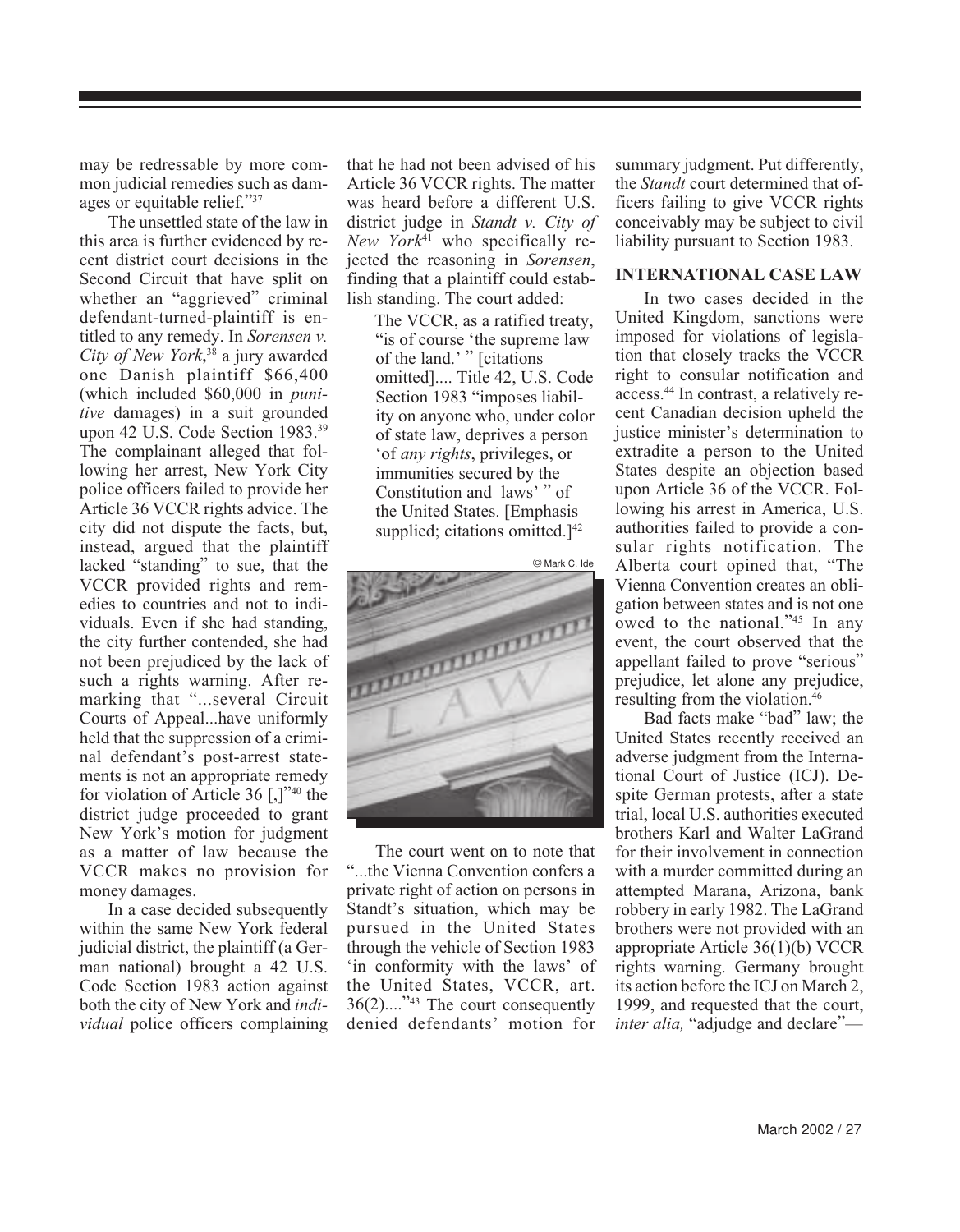[t]hat the United States, by not informing Karl and Walter LaGrand without delay<sup>47</sup> following their arrest of their rights under Article 36, subparagraph 1(b), of the Vienna Convention on Consular Relations, and by depriving Germany of the possibility of rendering consular assistance, which ultimately resulted in the execution of Karl and Walter LaGrand, violated its international legal obligations to Germany, in its own right and in its right of diplomatic protection of its nationals, under Articles 5 and 36, paragraph 1, of the said Convention....<sup>48</sup>

In its response, the United States admitted that Arizona's Article 36(1)(b) VCCR failure "....was in breach of the United States legal obligations to Germany."49 The United States did call to the court's attention the fact that it already had "...apologized to Germany for this breach, and is taking extensive measures seeking to avoid any recurrence."50

Not surprisingly, the ICJ concluded that the United States violated Article 36(1)(b) of the VCCR, thereby breaching its legal obligation not only to Germany but also and contrary to the American assertion—to the LaGrand brothers *as individuals*.

> The United States contends... that rights of consular notification and access under the Vienna Convention are rights of States, and not of individuals, even though these rights may benefit individuals...

[and consequently they do] not constitute a fundamental right or a human right.<sup>51</sup>

By a vote of 14-1, the court had absolutely no difficulty disposing of the U.S. contention. The treaty language in Article 36 itself could not be more clear, concluded the judges: "The clarity of these provisions, viewed in their context, admits of no doubt" and makes apparent the creation of "individual rights."52

**Notifying the consular official does not necessarily mean or include providing an explanation of the reason for the arrest or detention. ||**<br>| Notii<br>| or i<br>| or i

 $\sum_{\substack{\text{ppinio}\text{}\\ \text{redudir}\text{}}}\prod_{\substack{\text{evdur}\text{}}{i}}$ In the course of its opinion, however, the court did remark upon State's ongoing attempts, including distribution of State's publications, $53$  to educate the U.S. law enforcement, prosecuting, and judicial communities regarding Article 36. Germany was less than impressed with these U.S. endeavors, harshly remarking that "[v]iolations of Article 36 followed by death sentences and executions cannot be remedied by apologies or the distribution of leaflets."54

The ICJ rejoined that no country could provide a promise of absolute certainty to comply with Article 36 and unanimously [*took*] *note* of the commitment undertaken by the United States of America to ensure implementation of the specific measures adopted in performance of its obligations under Article 36, paragraph 1(b) of the convention; and [*found*] that this commitment must be regarded as meeting the Federal Republic of Germany's request for a general assurance of nonrepetition....<sup>55</sup>

One commentator noted that international reaction to the execution of the LaGrands and other foreign nationals at the hand of the United States in violation of their Article 36 rights "...was so great that, in 1999, for the first time in history, [America] was placed on Amnesty International's list of human rights violators."56

The *LaGrand Case* was not the first time the United States had been called before the ICJ to face a claim of failure to comply with Article 36, VCCR. Paraguay instituted proceedings on April 3, 1998, correctly asserting, and without contradiction from the United States, that Virginia had never provided Angel Breard with a consular rights warning, *Case Concerning the Vienna Convention on Consular Relations (Paraguay v. United States of America)*. 57 Breard had been convicted upon "overwhelming evidence of guilt,"58 including an incourt confession, and sentenced to death by lethal injection for the 1992 attempted rape and effected murder of the victim. A unanimous ICJ had "indicated" provisional measures 5 days before Breard's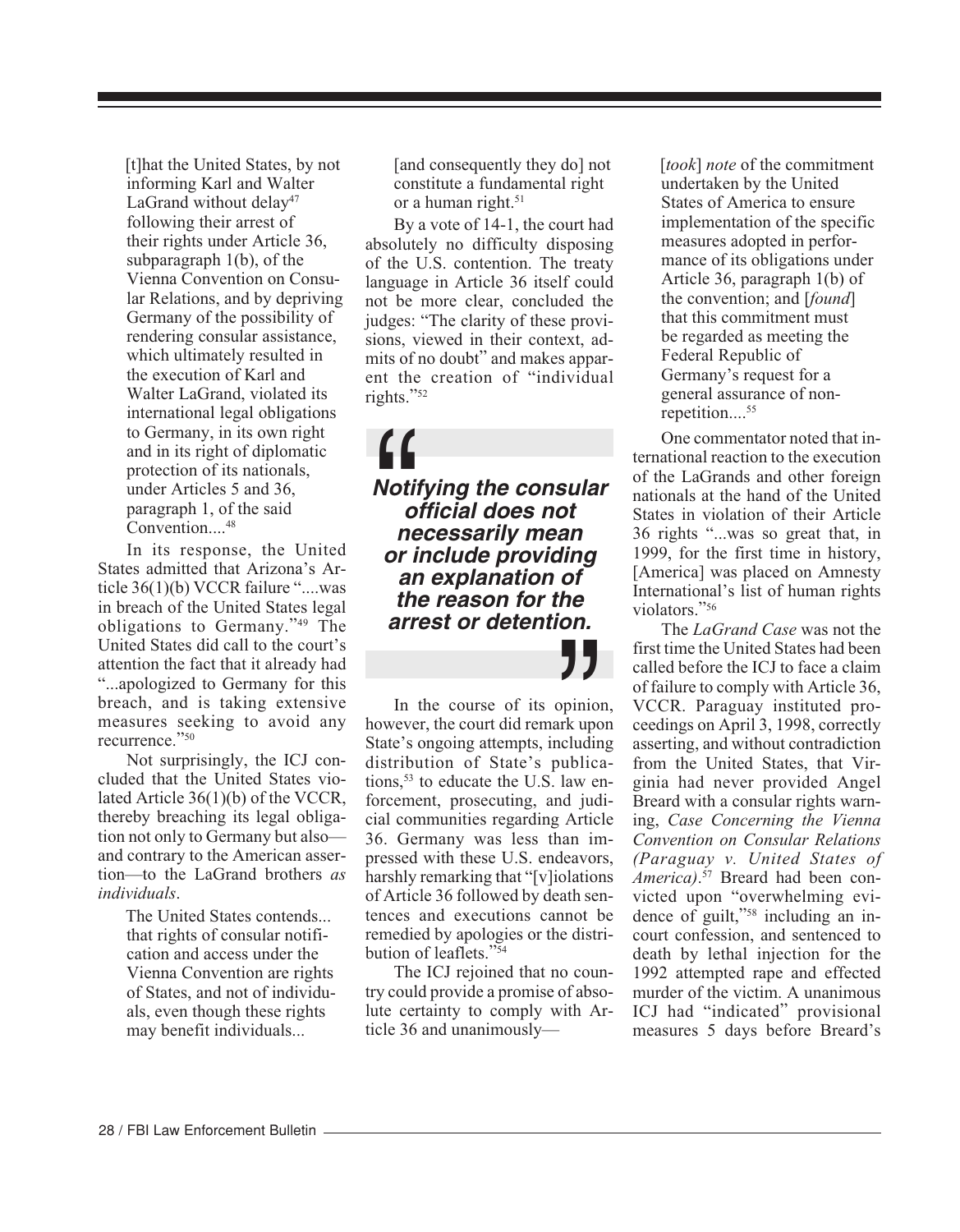sentence was carried out to include a call that the United States—

> [t]ake all measures at its disposal to ensure that Angel Francisco Breard is not executed pending the final decision in these proceedings, and should inform the Court of all the measures which it has taken in implementation of this Order. $59$

Neither the ICJ's provisional order nor a letter from the secretary of state requesting a stay caused the governor of Virginia to delay or halt the execution. At Paraguay's November 2, 1998, request, the case before the ICJ was discontinued without explanation but with prejudice 8 days later.<sup>60</sup>

In another venue and at Mexico's request, the Inter-American Court of Human Rights, Organization of American States (OAS), issued an advisory opinion in 199961 in which it unanimously concluded that the state that detains or arrests a foreign national "must comply with its duty to inform the person detained on the rights that said precept [Article 36, VCCR] recognises [*sic*] on her or his behalf, the moment it brings her or him under custody or, in any event, before she or he makes the first statement before the authorities...."<sup>62</sup> Furthermore, these Article 36 rights belong to the individual and consequently their observance "is not contingent on protests by the sending State."63 Indeed, the court went so far as to stress, by a vote of 6-1, that imposition of the death penalty in the face of an Article 36 violation "constitutes a violation of the right not to be deprived of life

'arbitrarily,' in terms of the relevant provisions of human rights agreements (i.e., the American Convention on Human Rights, Article 4; the International Covenant on Civil and Political Rights, Article 6)...."64



#### **NONJUDICIAL INTERNATIONAL MEASURES**

The OAS General Assembly adopted resolutions at plenary sessions in both 1999 and 2000. These contained almost identical language "emphatically" reaffirming and reiterating—

> [t]he duty of states to ensure full respect and observance of the 1963 Vienna Convention on Consular Relations, particularly with regard to the right of foreign nationals, regardless of their immigration status, to communicate with a consular official of their own state in case of detention and the obligations of the state in whose territory the detention occurs to inform the foreign national of that right.65

#### **CONCLUSION**

Apart from keeping an investigation and prospective prosecution clear of possible motions to suppress and dismiss, civil lawsuits, attendant press scrutiny, and political pressure, the consistent provision of consular rights warnings to aliens by federal, state, and local law enforcement personnel provides the United States with "clean hands" when the tables are reversed and Americans find themselves detained by foreign officials overseas. "It is critical...to recognize VCCR rights of foreign nationals detained in the United States for the United States to continue its success in invoking the Vienna Convention on behalf of U.S. citizens detained abroad."66 VCCR compliance also avoids international diplomatic unpleasantries.<sup>67</sup>

Summarizing, even though the great weight of case law within the United States indicates that failure to provide Article 36 VCCR rights warnings to arrested or detained foreign nationals when required will not result in either suppression of the subjects' statements nor the dismissal of prosecutions brought against them, law enforcement officials at all levels of American government should nevertheless comply with the treaty's notification provisions (and document that compliance) for a number of significant reasons. These include:

> 1) first and foremost, the Vienna Convention is the law of the land;

2) the state of the law regarding whether a violation can give rise to monetary damages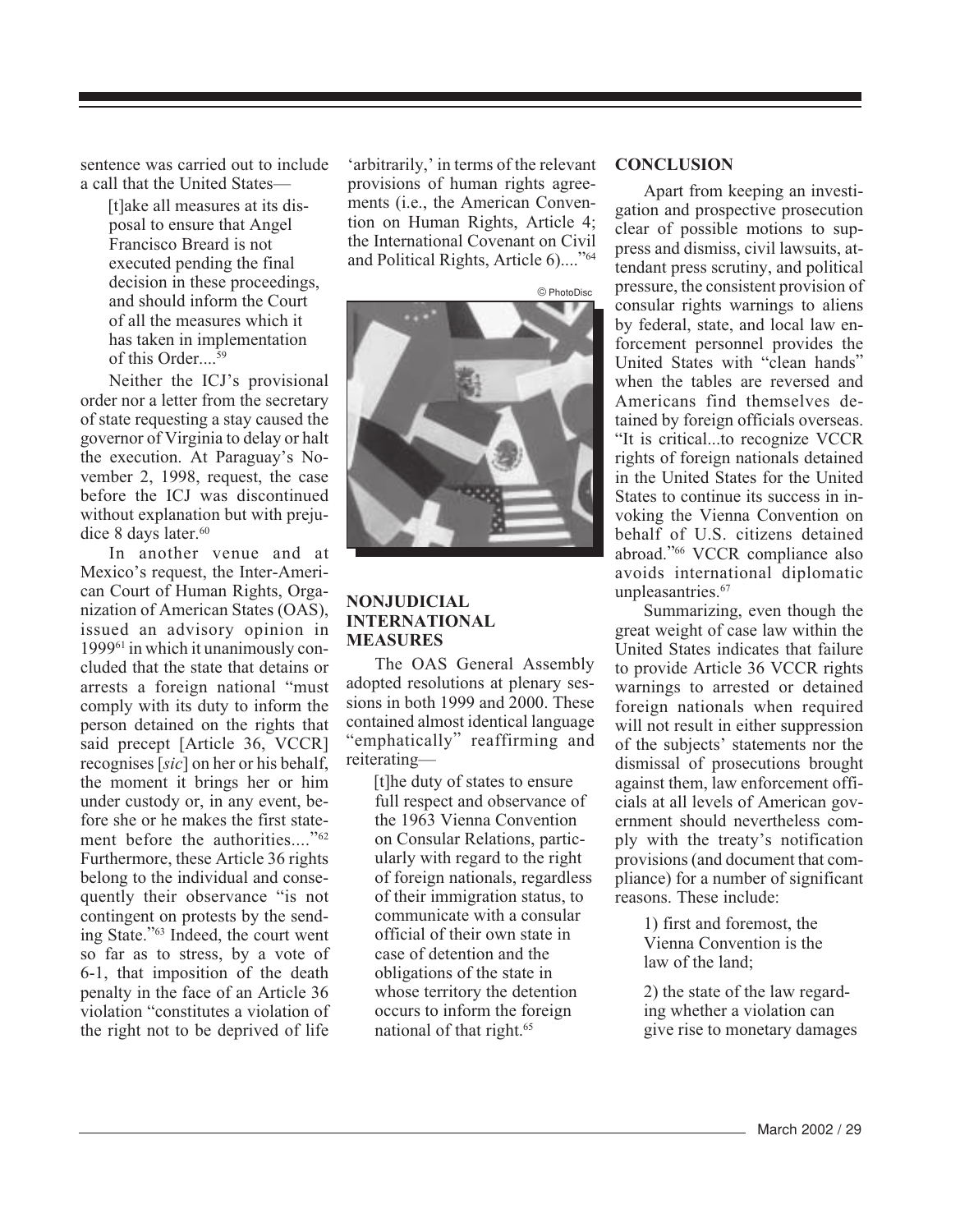or other relief remains unsettled;

3) the United States already has been soundly pilloried at the ICJ and elsewhere within the international legal community for past failures to comply;

4) alert defense counsels will continue to surface motions for failure to comply with Article 36 of the VCCR, which will

a) drain prosecutorial reources best expended elsewhere and

b) induce some prosecutors to decline prosecution, thus nullifying what otherwise may have been a satisfactory, legally sufficient investigation and causing the suspect to go "free";

5) helping ensure reciprocity of treatment, that U.S. citizens arrested or detained overseas are accorded their consular notification rights; and, finally,

6) "Always do right. This will gratify some people and, astonish the rest."<sup>68</sup>

#### **Endnotes**

<sup>1</sup> "By custodial interrogation, we mean questioning initiated by law enforcement officers after a person has been taken into custody or otherwise deprived of his freedom of action in any significant way." *Miranda v. Arizona*, 384 U.S. 436, 444 (1966). A full discussion of *Miranda* is beyond the scope of this article.

<sup>2</sup> *Consular Notification and Access Reference Card: Instructions for Arrests and Detentions of Foreign Nationals* (February 1998).

3 April 24, 1963, 21 U.S.T. 77, T.I.A.S. No. 6820, 596 U.N.T.S. 261. Parties and countries otherwise obligated by the convention and listed in *U.S. Department of State*, *Treaties in Force: A List of Treaties and Other International Agreements of the United States in Force* on January 1, 2000,

354-55, *http://www.state.gov/www/global/ legal\_affairs/tifindex.html.*

4 "This Constitution, and the Laws of the United States which shall be made in Pursuance thereof; and all Treaties made, or which shall be made, under the Authority of the United States, shall be the Supreme Law of the Land; and the Judges in every State shall be bound thereby, any Thing in the Constitution or Laws of any State to the Contrary notwithstanding." U.S. CONST. art. VI, cl. 2. Pursuant to this clause, not only state and local, but also "...federal agencies are obliged to observe Article 36 of the Vienna Convention." *United States v. Hongla-Yamche*, 55 F. Supp. 2d 74, 77 (D. Mass. 1999).

**...officers failing to give VCCR rights conceivably may be subject to civil liability....** "

The mos<br>ghts<br>booklet,<br>tification<br>ate, and <sup>5</sup> *Supra* note 3, at 21 U.S.T. 77, 101. The most helpful reference concerning consular rights warnings is a State Department 72-page booklet, *U.S. Department of State, Consular Notification and Access: Instructions for Federal, State, and Local Law Enforcement and other Officials Regarding Foreign Nationals in the United States and the Rights of Consular Officials To Assist Them* (1998) (hereafter *Consular Notification and Access*), *http://www.state.gov/www/global/ legal\_affairs/ca\_notification/ca\_prelim.html.* Hardcopies of the booklet and the consular rights warning card (referred to in note 2, *supra*) can be obtained by contacting the Office of the Assistant Legal Adviser for Consular Affairs (L/CA), Room 5527A, U.S. Department of State, Washington, D.C. 20520, 202-647-4415, FAX 202-736-7559, after hours, 202-647-1512.

6 State says that the foreign national may be given consular rights warnings "orally or in writing" and "strongly recommends that a written record of the fact of notification be maintained." *Consular Notification and Access, supra* note 5, at 20.

7 This rights warning is contained in State's *Consular Notification and Access Reference Card*, *supra* note 2, and in State's *Consular Notification and Access* booklet, *supra* note 5, at 7 and 25.

Additionally, the booklet version of the rights warning contains space for the foreign nationals to circle either "yes" or "no", and the rights warning has been translated into 13 different languages, *id.* at 27-39, that can be shown to them.

<sup>8</sup> *Supra* note 2.

<sup>9</sup> *Supra* note 5, at 5.

<sup>10</sup> The nondiscretionary wording contained in the relevant U.S.-U.K. agreement provides, "A consular officer shall be informed immediately by the appropriate authorities of the territory when any national of the sending state is confined in prison awaiting trial or is otherwise detained in custody within his district." *Consular Convention and Protocol,* June 6, 1951, art. 16(1), 3 U.S.T. 3426, T.I.A.S. No. 2494, 165 U.N.T.S. 121.

<sup>11</sup> "[O]ne of the mandatory notification agreements now applies to two countries, another applies to 32 countries, and a third applies to 12 countries." *Consular Notification and Access* booklet *supra* note 5, at 43.

<sup>12</sup> *Supra* note 2, at Statement 2 and *Consular Notification and Access* booklet, *supra* note 5, at 25.

<sup>13</sup> *Consular Notification and Access* booklet *supra* note 5, at 18.

<sup>14</sup> Id. Someone who is a citizen of both the U.S. and another country and who can be referred to as a "dual national" is considered a U.S. citizen (and not a foreign national) for Article 36 VCCR purposes and, therefore, does not have to be provided consular notification rights warnings. <sup>15</sup> *Id* at 20.

<sup>16</sup> *Id.* State advises that if U.S. consular officers abroad are not notified within 72 hours of the arrest of a U.S. citizen, a protest should be filed with the foreign government. 7 *Foreign Affairs Manual* (FAM) 415.4-1. The FAM and State's *Foreign Affairs Handbook* (FAH) are available on the Internet at *http://foia.state.gov/fam/.*

<sup>17</sup> *Consular Notification and Access* booklet *supra* note 5, at 9.

<sup>18</sup> *Id.* at 21. The appropriate phone number to call at State is L/CA's, *see supra* note 5.

<sup>19</sup> *Id.* at 17. *Compare* State's definition at 7 FAM 113e which is, from the perspective of the United States, "...any consular or other officer of the United States who is designated, by the regulations prescribed under the authority of U.S. law, to provide protective, citizenship, passport, notarial, judicial, Federal benefit, and other consular services to U.S. citizens abroad."

<sup>20</sup> *Consular Notification and Access* booklet, *supra* note 5*,* at 19. The requirements of the VCCR are reciprocal and apply equally to foreign governments when they arrest or detain a U.S. citizen. State's guidance to U.S. consular officers in these circumstances is at 7 FAM 400. The FAM defines detention to mean "hold[ing] a person in custody or confinement before or without charging the person with a violation or crime." 7 FAM 403e.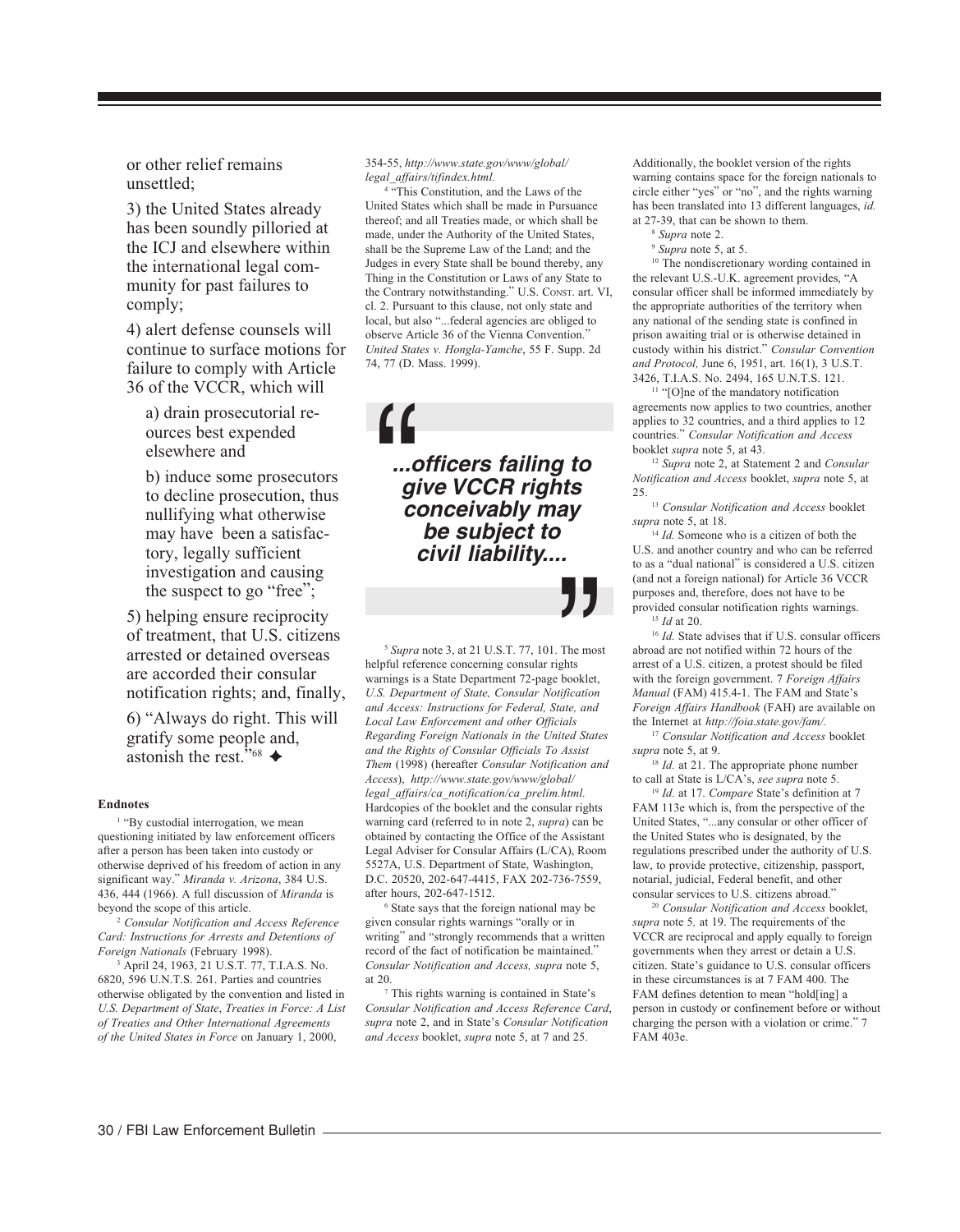<sup>21</sup> *Consular Notification and Access* booklet, *supra* note 5*,* at 14, 18-19. However, during an arraignment or initial appearance, the court may ask the government whether consular rights warnings have been provided. State's legal adviser wrote an April 10, 2000, letter to 1,400 U.S. district court judges and magistrate judges urging that they inquire about government compliance with the VCCR. Additionally, at least one district court responded by writing a letter to all federal law enforcement agencies within the district (S.D. Tx.). Chief U.S. District Judge George Kazen's June 5, 2000 letter, *Subject: Consular notification of persons under arrest or detention*, said in part that "...the State Department traditionally looks to the arresting or detaining officers as the persons primarily responsible for notifying the foreign Consul. For that reason, I now request that your agency strive to make your personnel aware of this matter and sensitive to their obligations under the treaty."

State and local law enforcement officials are also responsible for notifications. "State and local governments must comply with the consular notification and access obligations because these obligations are embodied in treaties that are the law of the land under the Supremacy Clause of the United States Constitution. The federal government, however, would be responsible for a dispute with a foreign government concerning obligations under the relevant treaties." *Consular Notification and Access* booklet, *supra* note 5, at 19.

<sup>22</sup> 28 C.F.R. § 50.5(a)(1) and (a)(3). In most contexts, 28 C.F.R. § 50.5 discusses consular rights notification only where there has been an arrest; it often fails to mention that the notifications to the foreign national and, as appropriate, to the consular officer also are required if the foreign national is being detained. Additionally, whenever a foreign national is arrested (or, presumably, detained), the U.S. attorney is to be notified. 28 C.F.R. § 50.5(a)(2). This 28 C.F.R. § 50.5 guidance is echoed in the *United States Attorneys' Manual* (USAM), 9-2.173 *Arrest of Foreign Nationals.* Similar DOJ instructions on consular rights warnings are in the January 2000 *OIA Bulletin*, Office of International Affairs, Criminal Division, at 6-8. In contrast to the C.F.R. and *USAM* provisions, the *OIA Bulletin* mentions detentions. As of this writing (October 2001), DOJ actively is seeking to revise 28 C.F.R. § 50.5.

<sup>23</sup> *Consular Notification and Access* booklet, *supra* note 5, at 21-22.

<sup>24</sup> *Id.* at 23.

25 Brook M. Bailey, *People v. Madej: Illinois' Violation of the Vienna Convention on Consular Relations*, 32 LOY. U. CHI. L. J. 471, 472 (2001). 26 For example, *Rocha v. Texas*, 16 S.W.3d 1

(Tex. Crim. App. 2000).

<sup>27</sup> *People v. Litarov*, 727 N.Y.S.2d 293, 295 (N.Y. Crim. Ct. 2001).

<sup>28</sup> *Id.* at 296 [citing *United States v. Rodrigues*, 68 F. Supp. 2d 178, 186 (E.D.N.Y. 1999)]. In point of fact, however, contrary authority arguably exists. Attention is called to a pair of decisions in the United Kingdom where contravention of U.K. provisions strikingly similar to Article 36 VCCR requirements resulted in suppressed statements, *see* Rebecca E. Woodman, *International Miranda? Article 36 of the Vienna Convention on Consular Relations*, 70 JUL J. KAN. B.A. 41, 47 (2001)(hereinafter Woodman, *International Miranda?*), referring to *R. v. Bassil and Mouffareg* (1990) 28 July, Acton Crown Court, HHJ Sich, *reported in* Legal Action 23, Dec. 1990, and *R. v. Van Axel and Wezer* (1991) 31 May, Snaresbrook Crown Court, HHJ Sich, *reported in* Legal Action 12, Sep. 1991. Because there was no explicit mention of the VCCR in the two Legal Action reports, it concededly cannot be concluded that the decisions to suppress were based upon Article 36 violations. The damaging statements were deemed inadmissible because they had been obtained in violation of the U.K.'s Police and Criminal Evidence Act 1984 (PACE), Code C: Code of Practice for the Detention, Treatment and Questioning of Persons by Police Officers.

It seems abundantly evident, and even inadvertently consistent with the majority of American rulings relying upon VCCR Article 36, that both Crown Courts would have ruled differently if the detained suspects had not suffered apparent prejudice from the lack of consular notification. In the words of the *Van Axel and Wezer* reporter, the Snaresbrook Crown Court "was not satisfied that breach of Code C had made no difference."

29 170 F.3d 1241 (9th Cir.), *withdrawn* 188 F. 3d 1177 (9th Cir. 1999), *Dist. Ct. aff'd en banc* 206 F. 3d 882 (9th Cir.), *cert. denied*, \_\_ U.S. \_\_, 121 S. Ct. 481 (2000).

<sup>30</sup> *Id.* 170 F.3d at 1244 (9th Cir. 1999). *See also* the Ninth Circuit panel decision *United States v. Oropeza-Flores*, 173 F.3d 862 (9th Cir. 1999)(*unpublished*), *remanded*, 242 F.3d 385 (9th Cir. 2000)(*en banc, unpublished*), 230 F.3d 1368 (9th Cir. 2000)(*unpublished*), *cert. denied sub nom*, *Oropeza-Flores v. United States*, \_\_ U.S. \_\_, 121 S. Ct. 836 (2001). In light of the Ninth Circuit's *en banc* decision in *United States v. Lombera-Camorlinga*, 206 F.3d 882 (9th Cir. 2000), the panel ruling in *Opropeza-Flores* also was overturned, and it was ultimately held that failure to provide VCCR Article 36 warnings does not warrant suppression. One can only speculate what "prejudice" could be suffered in the United States if there were a failure to provide consular rights warnings followed by the lack of consular officer contact. Presumably, one of the most important pieces of advice that the consular officer would provide is that the foreign person arrested or detained seek legal counsel, an

advisement that most probably already would have been communicated to the individual during a *Miranda* warning.

<sup>31</sup> *Lombera-Camorlinga*, *supra* note 30, 206 F.3d 882 at 883-84. "[T]his and other circuits have held in recent years that an exclusionary rule is typically available only for constitutional violations, not for statutory or treaty violations." *Id.* at 886.

<sup>32</sup> *Id.* at 887-88 *citing R v. Abbrederis* (1981) 36 A.L.R. 109. The defendant in *Abbrederis* argued on appeal that, *inter alia*, "...the trial judge erred in admitting into evidence the conversations which took place between appellant and the customs officers [because] appellant was an Austrian citizen and that it was accordingly incumbent upon the investigating officers to afford him access to his consular representative before questioning him." Even though the Australian *1972-1973 Consular Privileges and Immunities Act* "...prescribes that certain of the articles and paragraphs in the [VCCR]...are to have the force of law in Australia[,]...[t]he objection, in [the court's view] has no merit. Even giving the fullest weight to the prescriptions in Art 36, [the court does] not see how it can be contended that they in any way affect the carrying out of an investigation by interrogation of a foreign person coming to this country. The article is dealing with freedom of communication between consuls and their nationals. It says nothing touching upon the ordinary process of an investigation by way of interrogation. In [the court's] view this ground of appeal is not made good." (A.L.R. pagination not provided in LEXIS printout.)

Note also that § 23P, Australian *Crimes Act 1914*, as amended, provides—

1) Subject to section 23L, if a person under arrest for a Commonwealth offense is not an Australian citizen, the investigating official holding the person under arrest must, before starting to question the person:

a) inform the person that he or she may communicate with, or attempt to communicate with, the consular office of the country of which the person is a citizen; and b) defer the questioning for a reasonable time to allow the person to make, or attempt to make, the communication.

2) Subject to section 23L, if the person wishes to communicate with a consular office, the investigating official holding the person under arrest must, as soon as practicable, give the person reasonable facilities to do so.

Australian *Crimes Act 1914, as amended*, *http://scaleplus.law.gov.au/html/pasteact/0/28/0/ PA002450.htm*. State's conclusion, quoted in the main text, that "no other signatories to the Vienna Convention have permitted suppression" may be incorrect in light of the U.K. decisions discussed at note 28, *supra.*